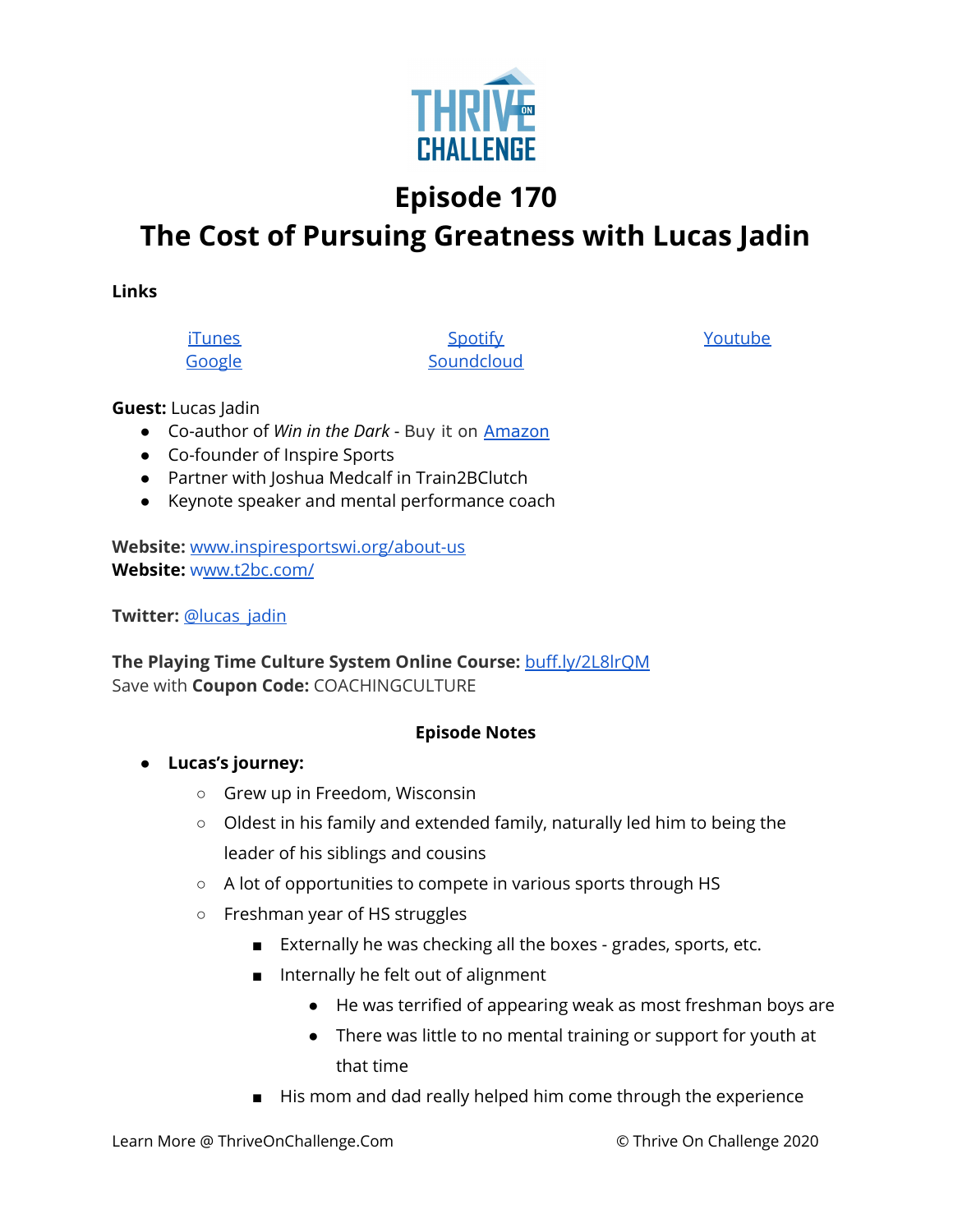

- His parents made him feel valued and loved regardless of his performance
- "You're valued for who you are, not what you do"
- **● The connection between parenting and coaching:**
	- Coaches are always asking how to get better at \_\_\_\_\_\_\_\_, the answer: start at home with your kids!
	- You might do a great job at work and not home, but it will only last for a while…
		- You show up as a great coach, then get home and neglect to show up as a great spouse, parent, etc.

### **● The cost of pursuing greatness:**

- "There's a trail of tears behind every high performer"
	- It's usually tears from those closest to the performer
- Pursuing greatness requires a tradeoff with something else
- If you want to be in the top 1%...
	- You have to sacrifice more than the other 99%
	- You can't pursue the 1% from a place of fear
		- You have to find a sense of inner freedom to be able to pursue that greatness and not neglect the other important things in your life
- To pursue greatness as a coach AND be a great parent, spouse, etc. you have to…
	- Become aware of when you're struggling
	- Take an internally look at what is driving the behavior that you want to change
		- "What is your most limiting belief about yourself?"
		- Most think either "I'm not enough, " or "I am what I do"
	- Ask yourself what really, truly matters?
		- When we operate out of fear, the answer is usually "do more"